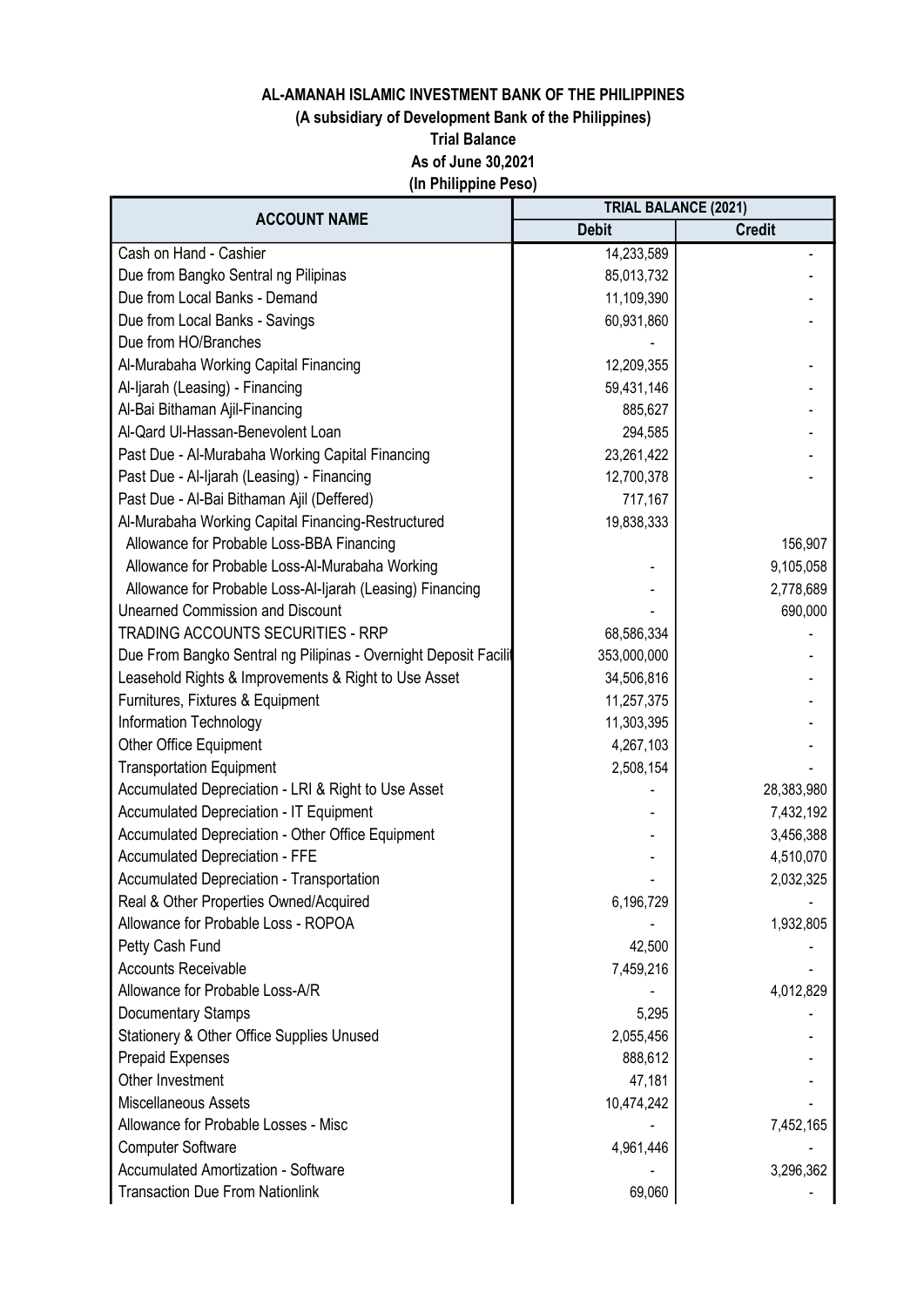## (A subsidiary of Development Bank of the Philippines)

Trial Balance

As of June 30,2021

(In Philippine Peso)

| <b>ACCOUNT NAME</b>                                       | <b>TRIAL BALANCE (2021)</b> |               |
|-----------------------------------------------------------|-----------------------------|---------------|
|                                                           | <b>Debit</b>                | <b>Credit</b> |
| Industrial Loans - Private Individuals for Other Purposes | 8,509,747                   |               |
| Small and Medium Enterprise Loans                         | 2,022,010                   |               |
| Small and Medium Enterprise Loans (Restructured Loans)    | 2,112,614                   |               |
| Real Estate Loans                                         | 11,252,591                  |               |
| Government Loans - GOCC                                   | 7,568,806                   |               |
| Past Due Loans                                            | 1,208,675                   |               |
| <b>Allowance for Credit Losses</b>                        |                             | 726,658       |
| <b>General Loan Loss Provision</b>                        |                             | 2,212,048     |
| Investment In Non-Marketble Equity Sec.(INMES)            | 2,750,500                   |               |
| <b>Held to Maturity</b>                                   | 26,911,015                  |               |
| <b>Accrued Commission Receivable</b>                      | 3,967,953                   |               |
| Demand Deposits - Private                                 |                             | 25,437,840    |
| Demand Deposits - Government                              |                             | 112,845       |
| Saving Deposits - Private                                 |                             | 131,933,323   |
| Saving Deposits - Private (Pilgrimage Plan)               |                             | 9,281,527     |
| Saving Deposits - Government                              |                             | 15,231        |
| General Investment Deposits - Private                     |                             | 290,453       |
| <b>TRUST FUND - Islamic</b>                               |                             | 72,490        |
| Due to the Treasurer of the Philippines                   |                             | 1,971,280     |
| Treasurer's/Cashier's/Manager's/Gift Checks               |                             | 884,795       |
| <b>Accrued Other Taxes &amp; Licenses</b>                 |                             | 4,269,780     |
| <b>Accrued Other Expenses Payable</b>                     |                             | 20,572,192    |
| <b>Accrued Zakat Fund Payable</b>                         |                             | 1,376,497     |
| <b>Accounts Payable</b>                                   |                             | 987,051       |
| <b>Withholding Tax Payable</b>                            |                             | 445,644       |
| GSIS, Medicare, SIF & HDMF Payable                        |                             | 1,001,320     |
| <b>Miscellaneous Liabilities</b>                          |                             | 3,149,151     |
| Other Credits - Unclaimed Balances/Dormant                |                             | 25,015        |
| Demand Deposit - Private                                  |                             | 90,191,406    |
| Demand Deposit - Government                               |                             | 172,014,329   |
| Savings Deposits - Private                                |                             | 157,233,538   |
| Savings Deposits - Government                             |                             | 6,309,020     |
| Time Certificate of Deposits - Private                    |                             | 12,304,276    |
| Time Certificate of Deposits - Government                 |                             | 44, 191, 545  |
| <b>Accrued Commission Payable</b>                         |                             | 246,833       |
| Capital Stock - Common                                    |                             | 350,002,400   |
| Paid-in Surplus                                           |                             | 805,238,260   |
| SURPLUS - (FREE)                                          | 994,298,894                 |               |
| Profits from Al-Bai Bithaman Ajil Financing               |                             | 52,562        |
| Profits from Al-Murabah Financing                         |                             | 1,163,267     |
| Profits from Al-Ijarah Financing                          |                             | 2,256,513     |
| Profits from Al-Qard Financing                            |                             | 33,900        |
| <b>Bank Commissions</b>                                   |                             | 49,918        |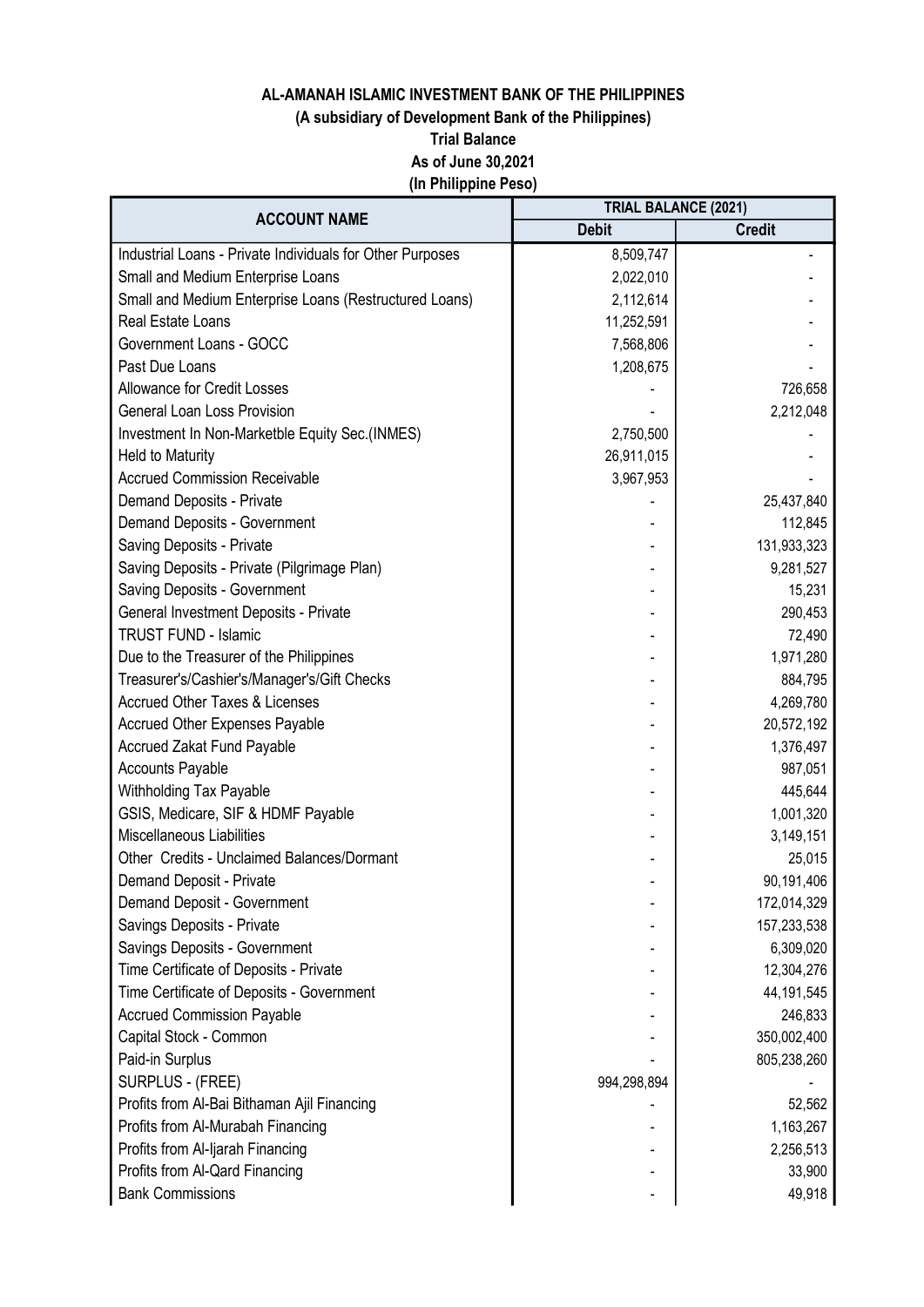## (A subsidiary of Development Bank of the Philippines)

Trial Balance

As of June 30,2021

(In Philippine Peso)

| <b>ACCOUNT NAME</b>                                   | <b>TRIAL BALANCE (2021)</b> |               |
|-------------------------------------------------------|-----------------------------|---------------|
|                                                       | <b>Debit</b>                | <b>Credit</b> |
| Service Charges/Fees                                  |                             | 532,610       |
| Recovery on Charge Off Assets                         |                             |               |
| Miscellaneous Income                                  |                             | 287,340       |
| Loans to Private Individuals for Other Purposes       |                             | 464,242       |
| Loans to Small and Medium Enterprises                 |                             | 144,899       |
| Government Loans - LGU                                |                             | 378,929       |
| Commission - Trading Account Securities (RRP)         |                             | 525,406       |
| Commission - ODF                                      |                             | 2,161,458     |
| Commission - HTM                                      |                             | 1,162,965     |
| <b>Commission - Deposit with Local Banks</b>          |                             | 10,479        |
| General Investment                                    | 1,283                       |               |
| Compensation - Sal & Wages, Reg                       | 18,587,237                  |               |
| Compensation - Sal & Wages, Overtime                  | 26,229                      |               |
| Fringe Benefits - Employees                           | 1,621,588                   |               |
| Fringe Benefits - Emp Mid-Yr End Bonus                | 3,257,464                   |               |
| Fringe Benefits - Emp, Incentive Pay-Other            | 2,027,500                   |               |
| Fringe Benefits - Emp, PERA                           | 1,035,436                   |               |
| <b>OFB - Directors' Fee's</b>                         | 100,000                     |               |
| GSIS, Medicare, SIF & Pag-ibig Premiums               | 2,442,572                   |               |
| Management & Other Professional Fees                  | 180,400                     |               |
| <b>Fees and Commissions Fees</b>                      | 59,520                      |               |
| Taxes & Licenses-GRT                                  | 285,423                     |               |
| Taxes & Licenses                                      | 744,560                     |               |
| Insurance - PDIC                                      | 477,614                     |               |
| Insurance - Others                                    | 792,956                     |               |
| Depreciation - FFE                                    | 5,565,903                   |               |
| Amortization - Leasehold Rights & Improvements        | 1,041,713                   |               |
| Amortization - Prepaid Exp/Others                     | 244,726                     |               |
| Rent                                                  | 167,996                     |               |
| Power, Light & Water                                  | 758,069                     |               |
| Fuel & Lubricants                                     | 113,723                     |               |
| Traveling                                             | 76,399                      |               |
| Repair & Maintenance                                  | 203,138                     |               |
| Security, Messengerial, Clerical, Janitorial Services | 4,951,336                   |               |
| Postage, Telephone, Cable & Telegram                  | 2,136,179                   |               |
| Documentary Stamps                                    | 150,667                     |               |
| <b>Stationery &amp; Supplies Used</b>                 | 383,355                     |               |
| <b>Advertising &amp; Publicity</b>                    | 21,660                      |               |
| Representation & Entertainment                        | 44,134                      |               |
| Membership Fees and Dues                              | 34,750                      |               |
| Miscellaneous - Training                              | 119,398                     |               |
| Miscellaneous - Others                                | 26,189                      |               |
| Provision for Probable Losses                         | 1,909,967                   |               |